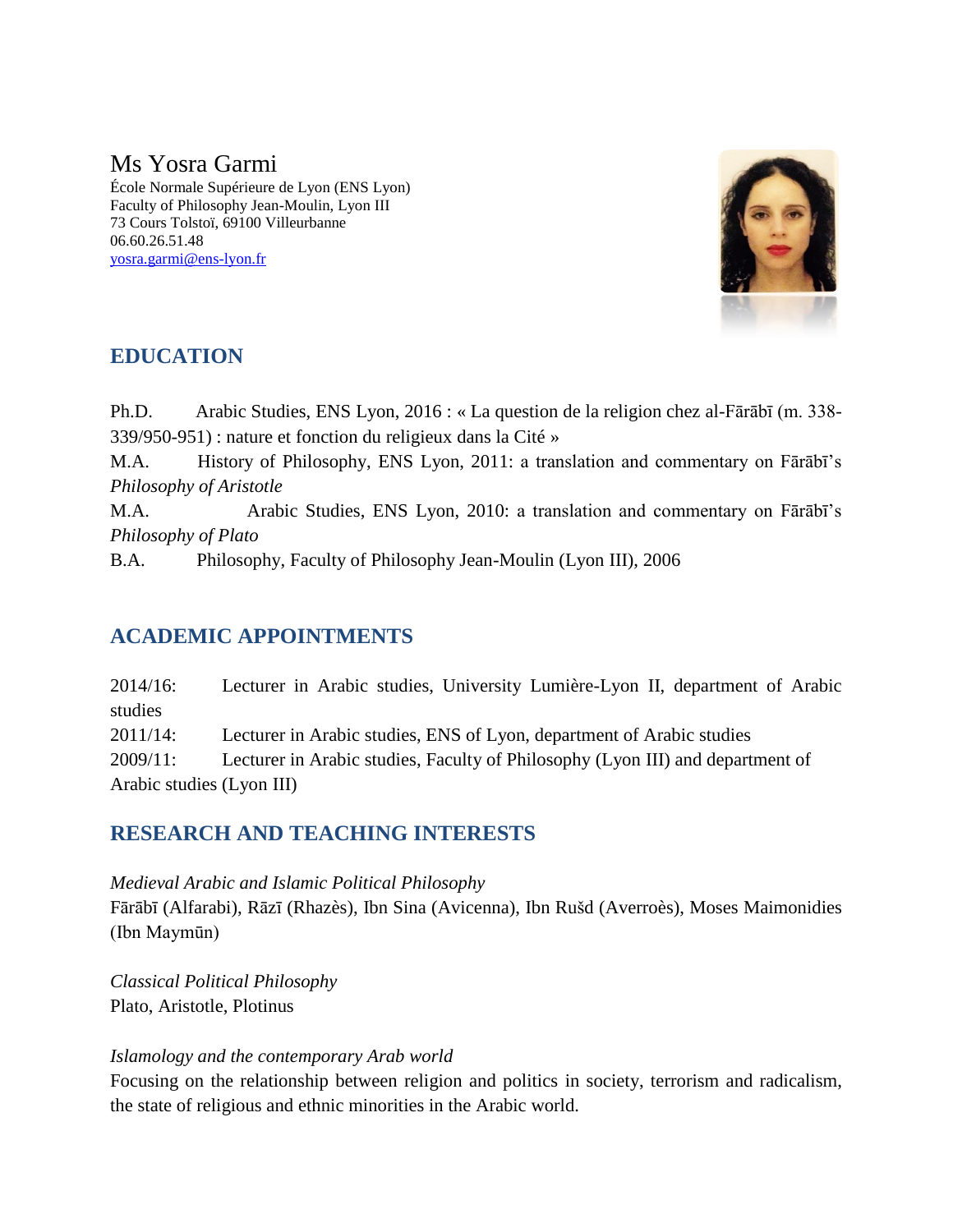## **PUBLICATIONS**

2015: « La pensée religieuse de Fārābī à l'épreuve de l'Histoire » (Paris: Harmattan, 2017 forthcoming). Part of a collective work in tribute to attacks of Paris of November 13th 2015.

2014: « Al-Ghazālī et les *falāsifa*, lecture du *Tafāhut* XX », *MIDEO* (Mélanges de l'Institut Dominicain d'Études Orientales), 30, 2014, p. 57-74.

2008/09: « Fārābī et l'immortalité de l'âme », in *Diagonale Phi*, publications of the Faculty of philosophy of the University Jean Moulin Lyon III, 4-5, Lyon, 2008-2009, p.149-168.

### **CONFERENCES PAPERS AND RESEARCH ACTIVITIES**

2016:

« La philosophie de Fārābī, d'Abū Bakr al-Rāzī et d'Avicenne et les défis du présent » (*The medieval philosophy of Fārābī, Abū Bakr al-Rāzī and Avicenna and the challenges of the present*), Winter School 2016 on "the challenges of the present" organized by the Prince Fahd School of Translation and the Institute of Epistemological Studies Europe (IESE), Tangiers, December, 20-31.

« La pensée religieuse de Fārābī » (*The religious thought of Fārābī*), the first day-long colloquium of Lyon Ph.D students of medieval Islam, Institut des Sciences de L'Homme (ISH), Lyon, May, 25.

2015:

« La philosophie politique de Fārābī et la question du développement » (*The political philosophy of Fārābī and Development*), Winter School 2015 about the question of "Democracy and Development" organized by IESE and the National College of Business and Management of Dakar (ESUP Dakar), Dakar, December, 26-31.

« La pensée religieuse de Fārābī » (*The religious thought of Fārābī*), "Quatre journées sur la philosophie politique: de Fārābī à Averroès" IESE, Brussels, April, 21-24.

2014:

« La pensée religieuse de Fārābī » (*The religious thought of Fārābī*), University of Lyon, Interarabic Seminar, Lyon, November, 8.

2013:

« La pensée religieuse de Fārābī » (*The religious thought of Fārābī*), ENS' Workshop (Lyon, Paris, Pisa), Pisa, May, 16-18.